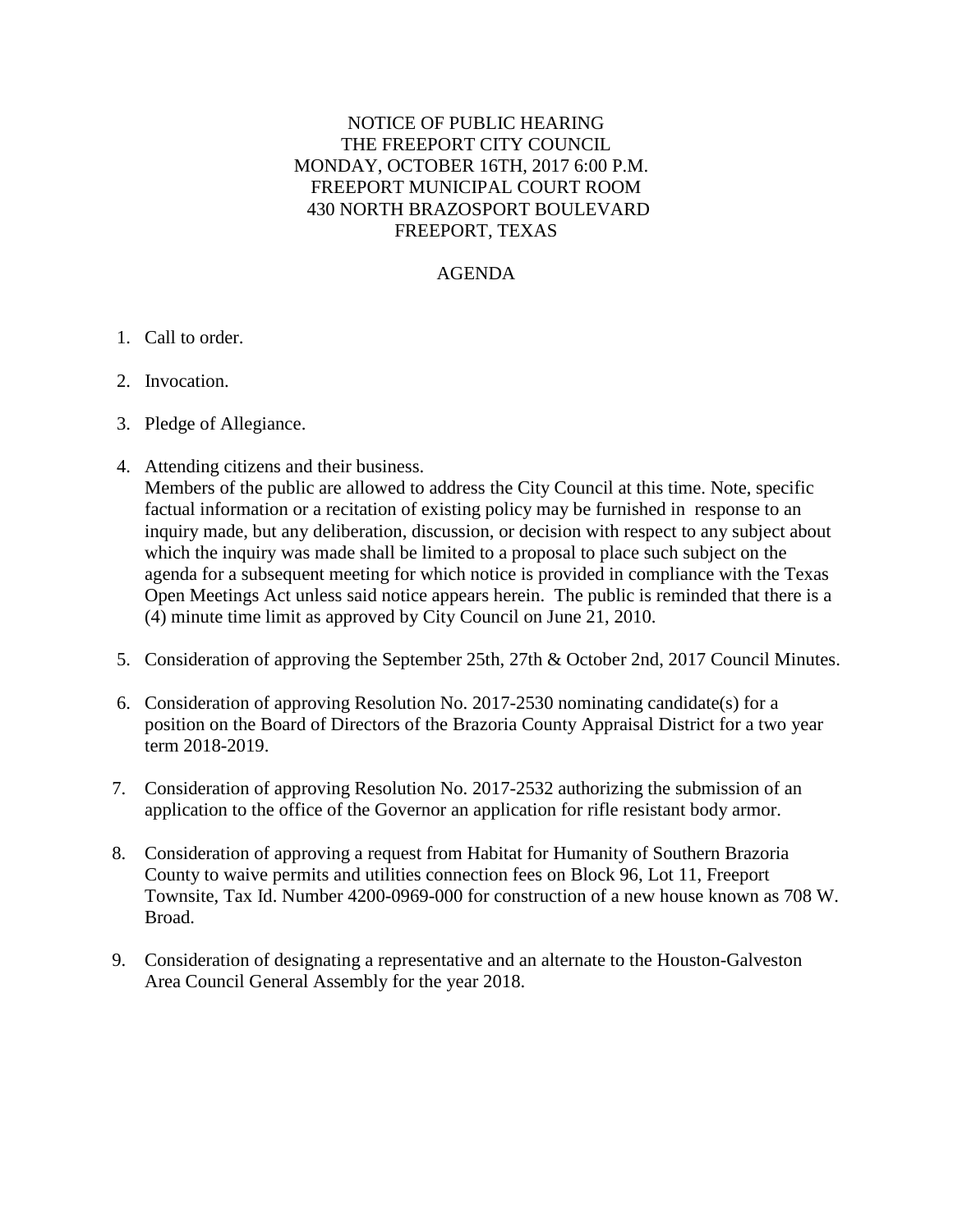- 10. Consideration of approving and signing a replat of Espinoza Subdivision, 6.00 acres 3 Lots; A Subdivision of Lots 7 and 11, Block B, Port-Au-Prince Subdivision, Brazoria County, Texas according to the plat of Port-Au-Prince Subdivision in the J.M. Musquez Survey, Abstract 332, according to the plat recorded in Volume 15, Pages 145-146 of the plat records of Brazoria County, Texas.
- 11. Consideration of approving Ordinance No. 2017-2141 amending Chapter 72 of the Code of Ordinances of said City to provide, as an addition to Division (A) of Section 72.07 of said Code, restrictions against parking or storing any vehicle in the front yard of any residential property except on an improved surface as therein defined; providing additional definitions; authorizing any Law Enforcement Officer; Building Official or Code Enforcement Officer of the City to enforce the provisions of Section 72.07 of said code; adding definitions to Division (C) of Section 72.07 of said Code; adding Division (D) of Section 72.07 of said code designating who may enforce such section to add Building Inspectors; providing that any person violating said code of Ordinance, as amended by this ordinance, shall be guilty of a misdemeanor and assessed a fine.
- 12. Consideration of selling the City's interest on Block 36, Lots 9, 10, and 12, known as 618, 620, 624 South Gulf Boulevard, Velasco Townsite, Tax Id. No. 8110-0394-000.
- 13. Consideration of selling the City's interest on Block B, Lot 11, Velasco Heights known as 2238 Zapata, Tax Id. No.810-0027-000.
- 14. Consideration of taking action on any item discussed in Executive Session.

Work Session:

- A. Mayor Troy T. Brimage announcements and comments.
- B. Councilman McDonald Ward A announcements and comments.
- C. Councilman Bass Ward B announcements and comments.
- D. Councilwoman Mireles Ward C announcements and comments.
- E. Councilman Yates Ward D announcements and comments.
- F. Discuss selecting Sandra Barbree to the Library Board for the remainder of the unexpired term of Richard W. Fisher. (enclosed)
- G. Updates on current infrastructure.

Executive Session:

Section 551.074, Government Code

Deliberations concerning the appointment, employment, evaluation, reassignment, duties, discipline or dismissal of a public officer or employee or to hear a complaint or charge against an officer or employee, to wit:

• City Manager